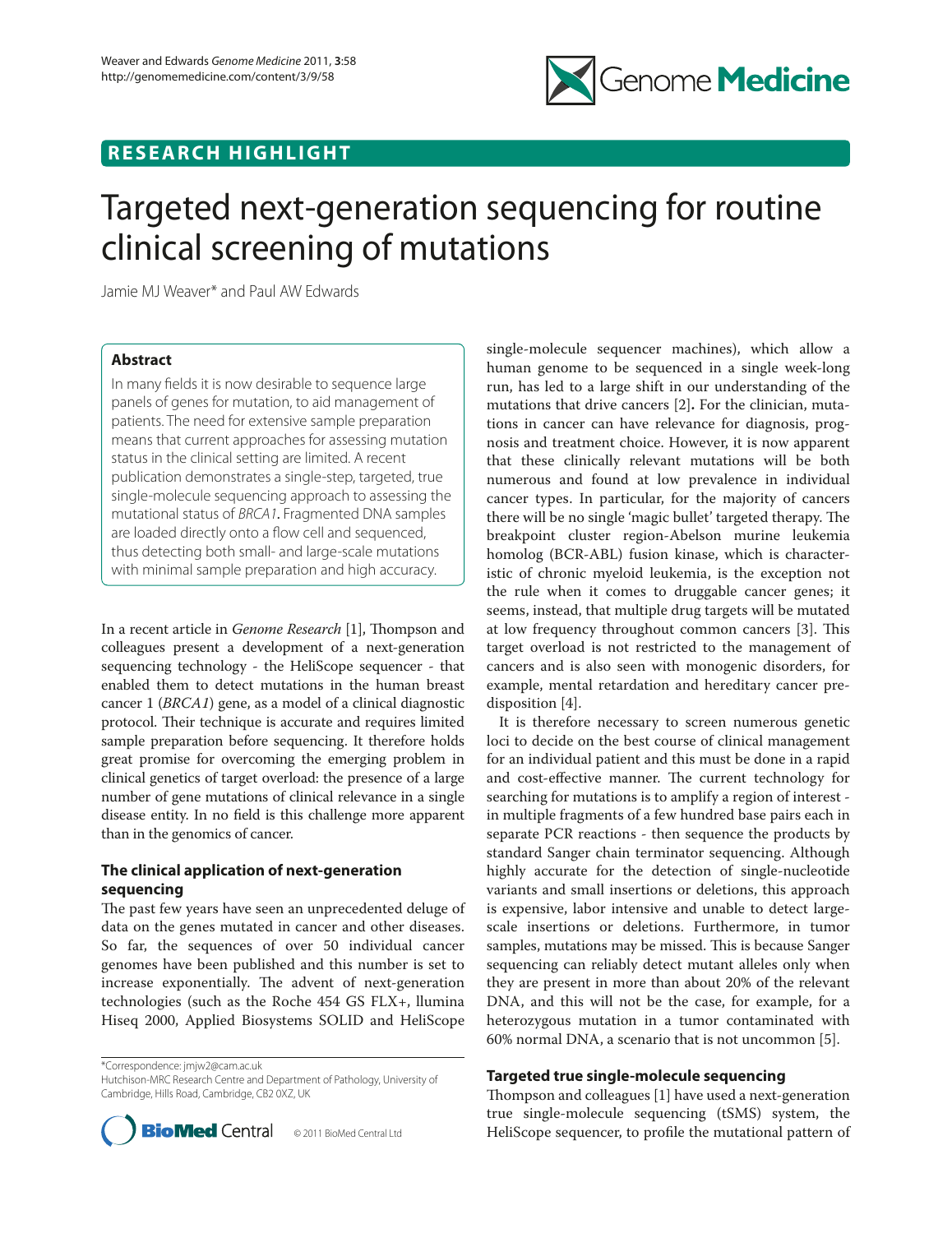the human cancer gene *BRCA1*. Germline mutations in the genes *BRCA1* and *BRCA2* are associated with dramatically increased rates of breast and ovarian cancers and contribute to about 10% of all breast cancer cases [6]. In addition, poly-ADP ribose polymerase inhibitors, a recently developed family of pharmaceutical agents, seem to show selective toxicity for cancers with mutations in the *BRCA* genes. Cost-effective sequencing of these genes is therefore a highly desirable clinical tool for the management of breast cancer patients and those with strong family histories of the disease.

The technology used is a development of the HeliScope tSMS platform [1]. In the standard HeliScope protocol, DNA is fragmented and poly(A) adaptors are added to the ends of fragments. They are then captured on a glass slide coated with covalently bound poly(dT) oligonucleotides, and sequenced [7]. Thompson *et al.* [1] were able to dispense with the initial sample preparation steps (addition of poly(A) adaptors and 3' blocking - performed to prevent extension of the 3' end of bound poly(A)-tagged DNA molecules) and instead directly captured only the fragments of DNA belonging to the *BRCA1* locus, using oligonucleotides that match sequences in the *BRCA1* region (Figure 1). This targeted capture approach was highly successful. Approximately 20% of the sequenced reads mapped to *BRCA1*, which equates to about 100,000-fold enrichment of the target sequence. As the length of sequence that can be read in this system is limited, oligonucleotides were designed at 20-30 base pair intervals throughout the coding sequence of the gene, to ensure complete coverage. Importantly, the authors [1] were able to obtain sequencing results from as little as 100 ng of input material - thus showing that the technology could be used with samples collected as diagnostic biopsies.

This approach [1] has several advantages over the more traditional Sanger sequencing commonly used for the detection of mutations. Firstly, there is little required in the way of sample preparation - only sonication of the DNA, and in the case of archival formalin-fixed material it is possible that even this step could be dispensed with therefore reducing cost, turn-around time and the risk of errors in sample handling. Secondly, unlike Sanger sequencing, the HeliScope system allows the detection of large deletions, by determining the number of fragments of DNA that are present from a specific location; a decreased number of fragments from a region suggests a loss of genetic material. Finally, the HeliScope system directly sequences individual molecules rather than - as with Sanger sequencing - examining the average sequence of many millions of DNA molecules. This should provide increased sensitivity for the detection of low prevalence mutations, an essential feature in the sequencing of a heterogeneous cancer sample.



The present technology [1] is an advance over recently presented techniques for analyzing the mutational status of target genes using next-generation sequencing instruments [8,9]. With the advent of more competitively priced next-generation sequencing machines, which can provide sequence data in a matter of hours, not days (such as Life Technologies' Ion-torrent and Illumina's Miseq), it is feasible that such approaches could be used routinely in the clinical setting. However, the instruments involved still require the selective amplification of target DNA and the relatively complex preparation of this material for sequencing. Thus, although they take advantage of the exceptionally cheap per-base cost of nextgeneration sequencing, competing techniques are still limited by its flaws: high complexity and slow turnaround time. Genotyping by mass spectrometry has also been